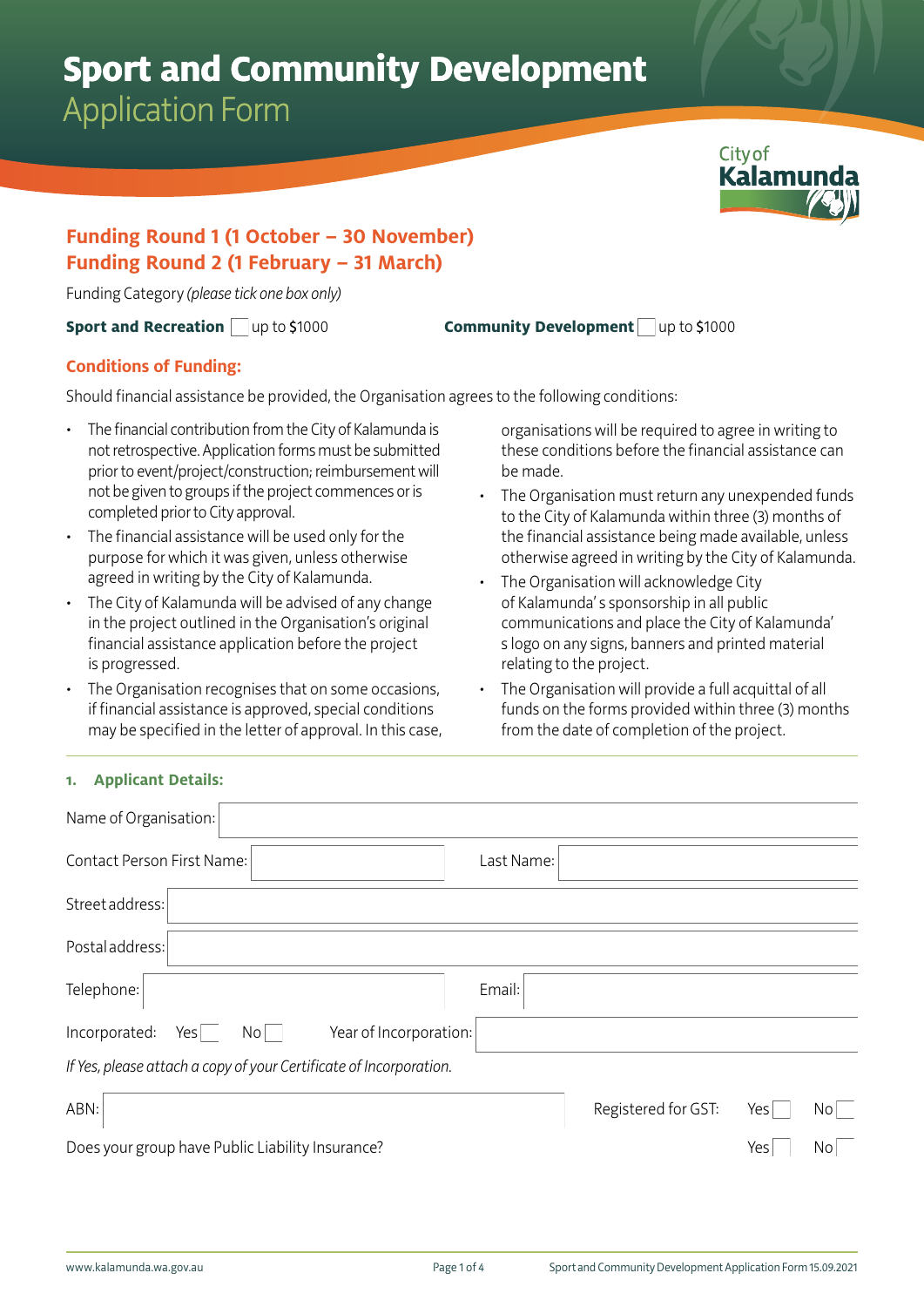### **Sport and Community Development** Application Form

City of<br>**Kalamunda** 

What is your current membership?

|                                        | Female members                                                | Female Volunteers                                                               | Male members  | Male Volunteers |  |
|----------------------------------------|---------------------------------------------------------------|---------------------------------------------------------------------------------|---------------|-----------------|--|
| School aged                            |                                                               |                                                                                 |               |                 |  |
| (Yr 12 & under)                        |                                                               |                                                                                 |               |                 |  |
| Senior<br>$18+$                        |                                                               |                                                                                 |               |                 |  |
|                                        |                                                               |                                                                                 |               |                 |  |
|                                        |                                                               | Is your group able to manage and be accountable for the funding if successful?  |               | No<br>Yes       |  |
|                                        |                                                               | Have you received funding from the City of Kalamunda in the last twelve months? |               | Yes<br>No       |  |
|                                        | If you answered yes, please provide details:                  |                                                                                 |               |                 |  |
|                                        | Does your organisation have a bank account?                   |                                                                                 |               | Yes<br>No       |  |
| <b>BSB</b> number:                     |                                                               | Account Number:                                                                 | Account Name: |                 |  |
|                                        |                                                               |                                                                                 |               |                 |  |
| <b>Proposed Project Details:</b><br>2. |                                                               |                                                                                 |               |                 |  |
| Project Title:                         |                                                               |                                                                                 |               |                 |  |
| Date of Commencement:                  |                                                               |                                                                                 |               |                 |  |
|                                        |                                                               | Date of Completion:                                                             |               |                 |  |
|                                        | Project Description: (Please describe your project in detail) |                                                                                 |               |                 |  |
|                                        |                                                               |                                                                                 |               |                 |  |
| <b>PROJECT JUSTIFICATION:</b><br>3.    |                                                               |                                                                                 |               |                 |  |
|                                        | How have you identified the need for your project?            |                                                                                 |               |                 |  |
|                                        |                                                               | How will you know if your project has been a success (Performance indicators)?  |               |                 |  |
| <b>COMMUNITY BENEFIT:</b><br>4.        |                                                               |                                                                                 |               |                 |  |
|                                        | Describe how your project will benefit the community?         |                                                                                 |               |                 |  |
|                                        |                                                               |                                                                                 |               |                 |  |
| Who will benefit from your project?    |                                                               |                                                                                 |               |                 |  |
|                                        | How many people will benefit from your project?               |                                                                                 |               |                 |  |
| <b>CONSULTATION:</b><br>5.             |                                                               |                                                                                 |               |                 |  |
|                                        |                                                               | Have you consulted with the City of Kalamunda about your application?           |               | No<br>Yes       |  |
|                                        |                                                               | Have you consulted with other organisations who may be affected or              |               |                 |  |

who could support you on this project?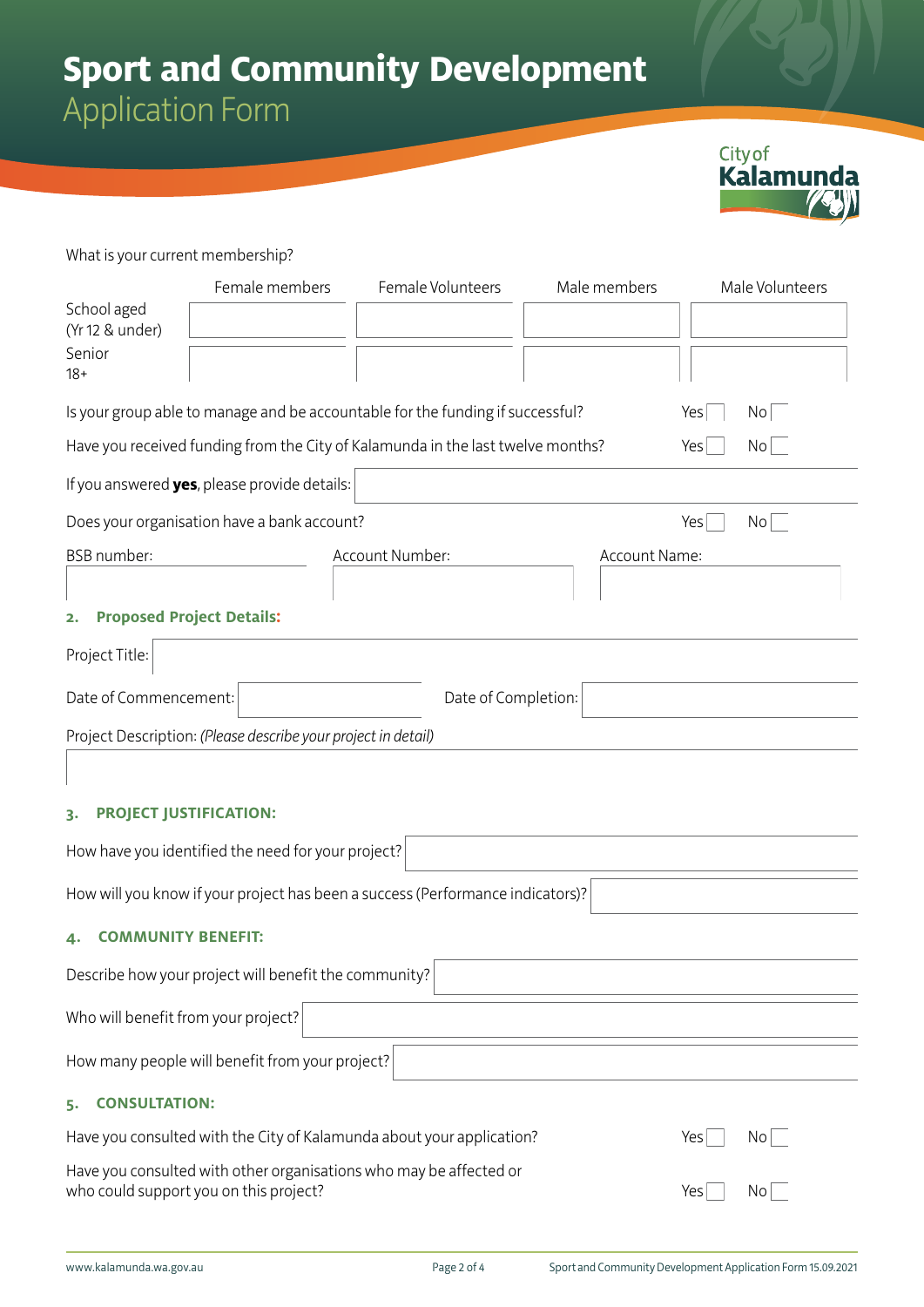# **Sport and Community Development**

Application Form



If you answered **yes**, please give the names of such organisations:

*Please attach any letters of support from other community groups.*

#### **6. ACCESS AND INCLUSION:**

The City of Kalamunda is committed to ensuring that the community is accessible for and inclusive of everyone including people with disabilities, their families and carers.

What provisions have you made within your project to ensure access and opportunity for all?

#### **7. FUNDING:**

Please indicate in the table below how your project will be funded. In terms of total project cost, you should make an allowance for cost increases over the period of the project as it is not possible to receive additional funding to meet that cost once the project has been approved.

| <b>Funding Source</b>                               | Cost \$ (GST Inc) | <b>Notes</b>                                                                            |
|-----------------------------------------------------|-------------------|-----------------------------------------------------------------------------------------|
| Applicant's Cash                                    | \$                | How much cash will your organisation contribute?                                        |
| Voluntary Labour                                    | \$                | The value of voluntary labor associated with your project.                              |
| Donated Materials                                   | \$                | The value of donated materials you expect to secure.                                    |
| Sponsorship requested<br>from the City of Kalamunda | \$                | How much money are you requesting from the City of Kalamunda?                           |
| Other sponsorship                                   | \$                | How much sponsorship have you secured from sources other than<br>the City of Kalamunda? |
| Other                                               | \$                | Any other funding that you have secured for your project.                               |
| <b>Total Project Cost</b>                           | \$                |                                                                                         |

#### **PROJECT BUDGET**

|    | Item (e.g. Advertising)      | Cost \$ (GST Inc) |
|----|------------------------------|-------------------|
| 1. |                              |                   |
| 2. |                              |                   |
| 3. |                              |                   |
| 4. |                              |                   |
| 5. |                              |                   |
|    | 6. Voluntary Labour          |                   |
|    | 7. Donated Materials         |                   |
|    | <b>Total Project Cost \$</b> |                   |

*For significant goods or services you intend to purchase or hire, please attach a copy of the quote to your application*